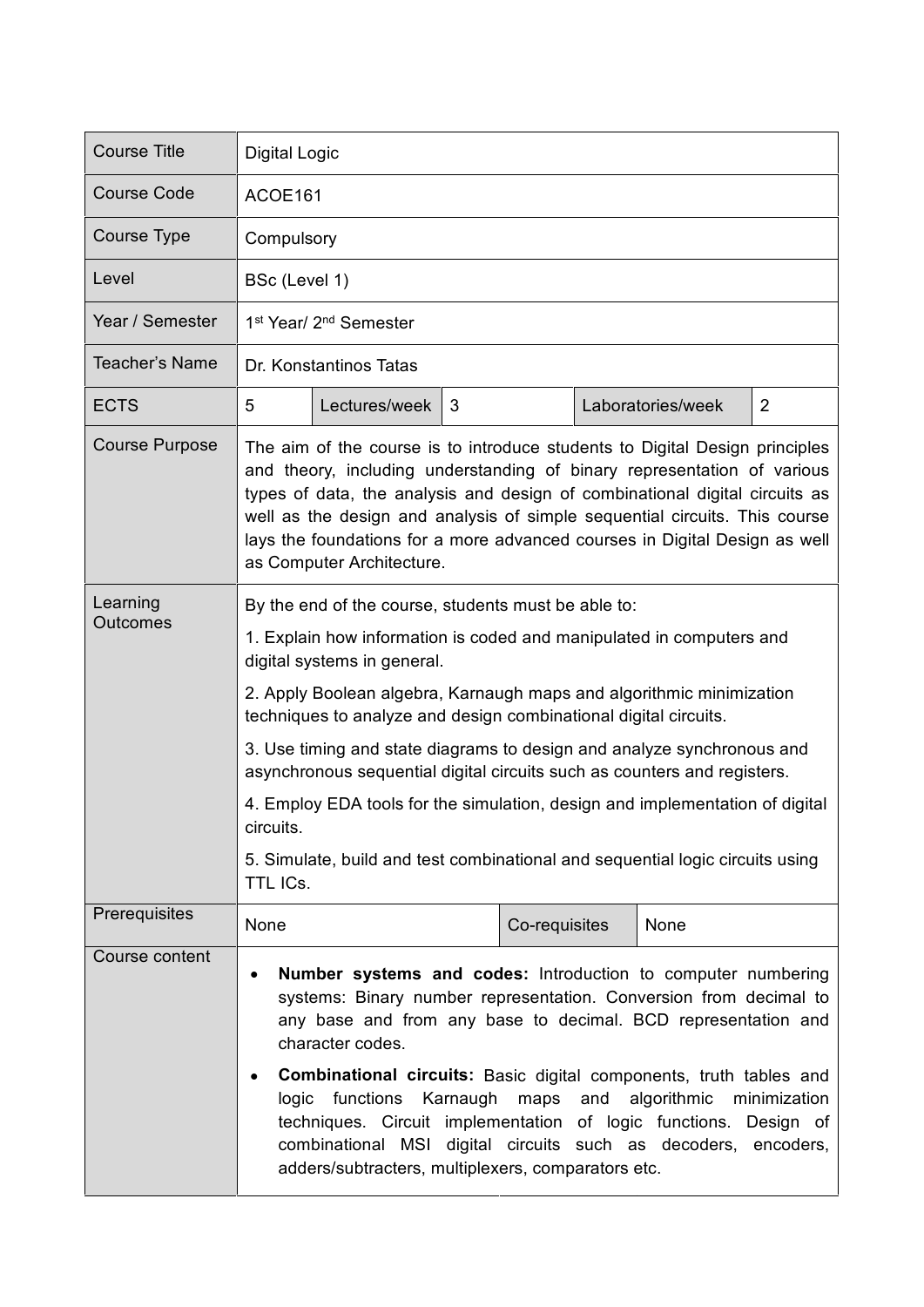|                         | Sequential circuits: Latches and Set/Reset, Data, JK and Toggle flip-<br>flops. Positive and negative edge triggered flip flops. Asynchronous flip-<br>flop inputs. Asynchronous counters, synchronous counters and shift<br>registers.<br>Programmable logic devices and EDA tools: Use of EDA for the<br>simulation, design and implementation of digital circuits.<br>Laboratory Exercises: Individual and small group experiments<br>$\bullet$<br>including simulation of digital circuits and implementation using TTL<br>ICs.                                                                                                                                                                                                                                                            |  |  |  |
|-------------------------|------------------------------------------------------------------------------------------------------------------------------------------------------------------------------------------------------------------------------------------------------------------------------------------------------------------------------------------------------------------------------------------------------------------------------------------------------------------------------------------------------------------------------------------------------------------------------------------------------------------------------------------------------------------------------------------------------------------------------------------------------------------------------------------------|--|--|--|
| Teaching<br>Methodology | The course is structured in lectures that are conducted with the help of both<br>computer presentations and traditional means. Practical examples and<br>exercises are included in the lectures to enhance the material learning<br>process. Often short post-lecture quizzes are used to assess the level of<br>student understanding and provide feedback. Student questions are<br>addressed during the lecture, or privately after the lecture or during office<br>hours.<br>Lecture notes are available through the web for students to use in<br>combination with the textbooks.<br>Students are assessed continuously and their knowledge is checked<br>through tests with their assessment weight, date and time being set at the<br>beginning of the semester via the course outline. |  |  |  |
|                         |                                                                                                                                                                                                                                                                                                                                                                                                                                                                                                                                                                                                                                                                                                                                                                                                |  |  |  |
|                         |                                                                                                                                                                                                                                                                                                                                                                                                                                                                                                                                                                                                                                                                                                                                                                                                |  |  |  |
|                         | Laboratory experiments are carried out in small groups and lab reports are<br>required two weeks after the laboratory class resulting in a cumulative mark.<br>The first laboratory exercises are totally structured in order to familiarize the<br>students with the equipment, while later exercises are less structured,<br>allowing the student to create their own designs or programs for a given<br>application.                                                                                                                                                                                                                                                                                                                                                                        |  |  |  |
| Bibliography            | Textbooks:                                                                                                                                                                                                                                                                                                                                                                                                                                                                                                                                                                                                                                                                                                                                                                                     |  |  |  |
|                         | Thomas Floyd, "Digital Fundamentals 11 <sup>th</sup> Ed", Pearson Education,<br>2015                                                                                                                                                                                                                                                                                                                                                                                                                                                                                                                                                                                                                                                                                                           |  |  |  |
|                         | References:                                                                                                                                                                                                                                                                                                                                                                                                                                                                                                                                                                                                                                                                                                                                                                                    |  |  |  |
|                         | John F. Wakerly, "Digital Design: Principles and Practices", 5th<br>edition, Prentice Hall, 2018                                                                                                                                                                                                                                                                                                                                                                                                                                                                                                                                                                                                                                                                                               |  |  |  |
|                         | M. Mano, C. R. Kime, Logic and Computer Design Fundamentals,<br>4 <sup>th</sup> edition, Pearson, 2008                                                                                                                                                                                                                                                                                                                                                                                                                                                                                                                                                                                                                                                                                         |  |  |  |
| Assessment              | The final assessment of the students is formative and summative and is<br>assured to comply with the subject's expected learning outcomes and the<br>quality of the course. In order to continuously assess students, given the<br>fundamental nature of the course, coursework weight is set at 50%, which<br>comprises assignments, a mid-term exam and laboratory work assessment.                                                                                                                                                                                                                                                                                                                                                                                                          |  |  |  |